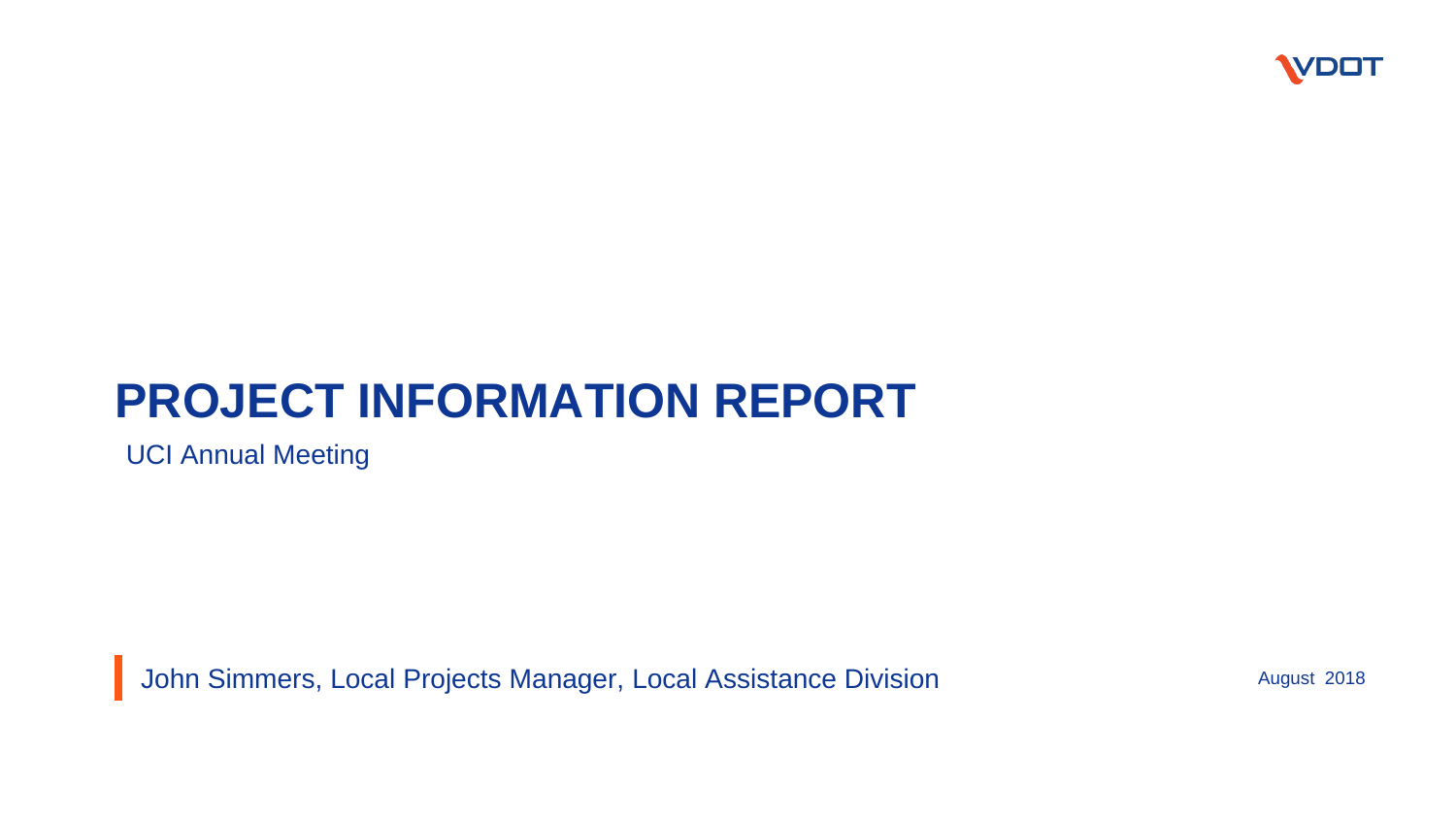## **A bit of history………**

- **Local access to VDOT project management applications removed in 2016**
- **Immediate efforts began by LAD to reinstate local access**
- **Interim solution proposed to create a report that gathers project information and can be posted externally**
- **Numerous report development trials and tribulations throughout 2017**
- **In spring 2018, the "Project Information Report" was finalized and linked to LAD's external website**
- **Long term solution?**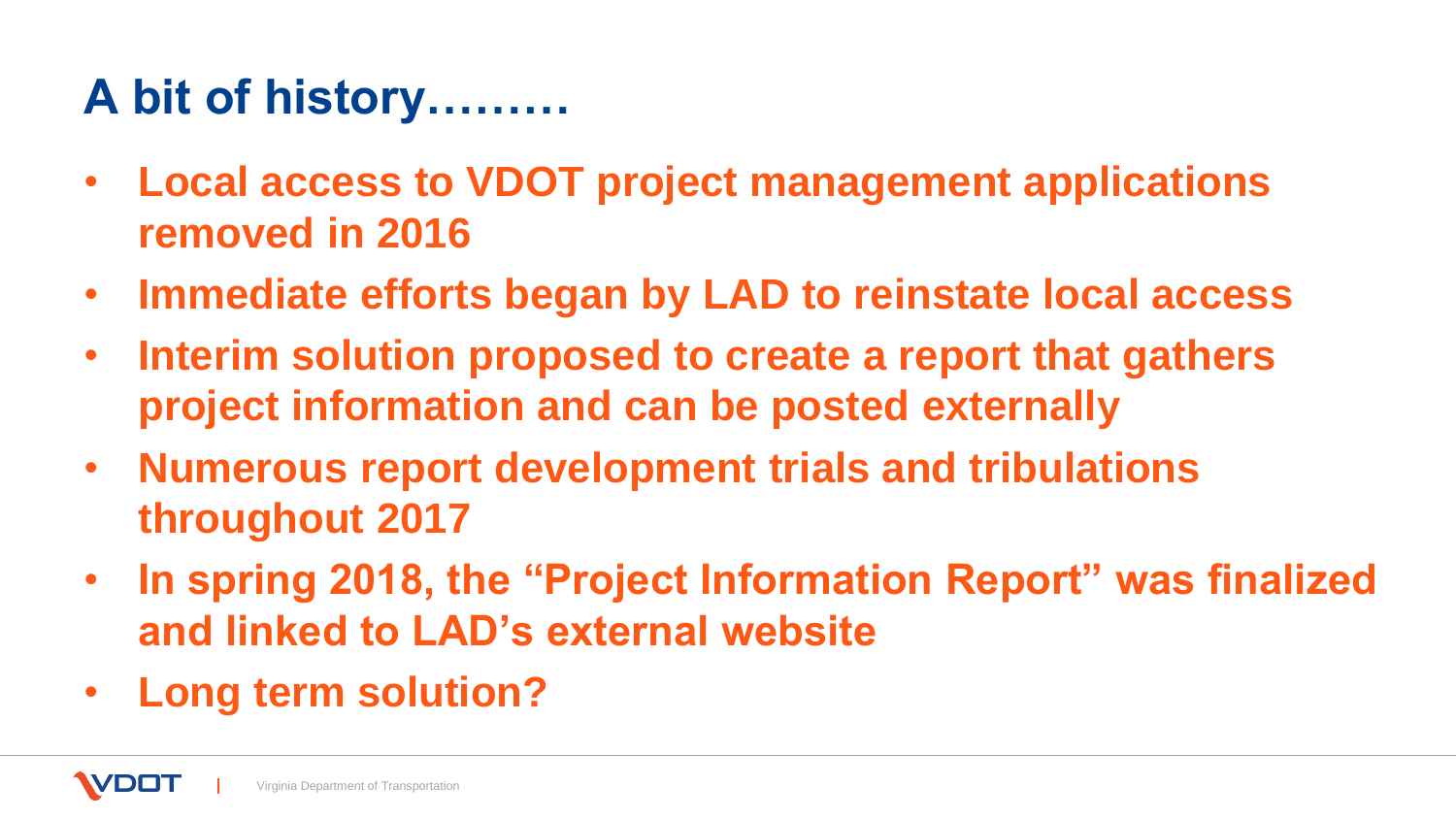#### **Project Information Report**

Includes:

- General project information (VDOT Pool)
- Current estimate (VDOT PCES)
- Current schedule (VDOT PWA)
- Last CTB approved SYP Allocations (VDOT iSYP)
- Current Expenditures (VDOT Cardinal)
- Locality and VDOT administered projects
- Refreshed weekly on Mondays at 8:00AM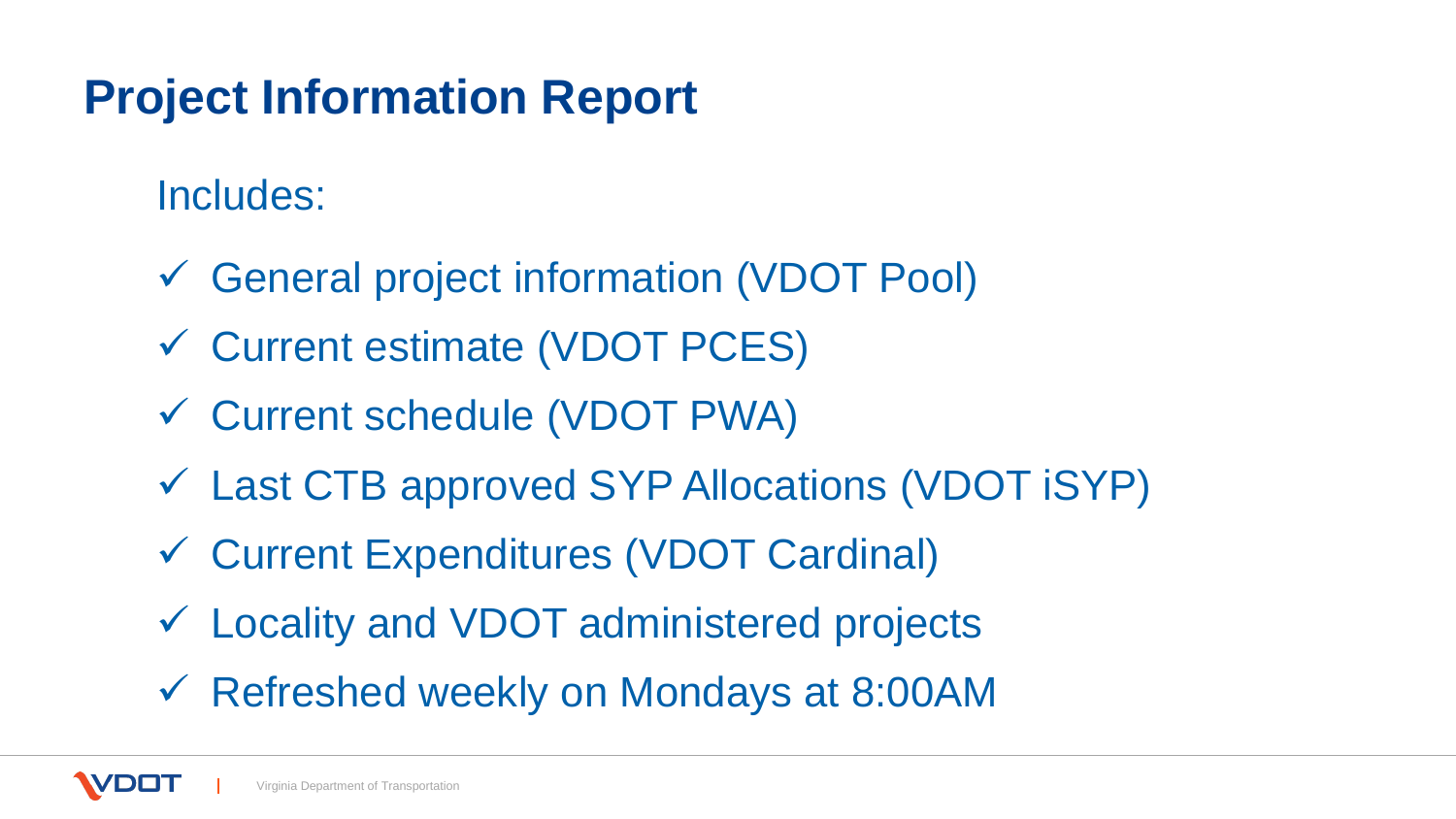## **Project Information Report**

How do I get there?

1) LAD External website 2) "Local Projects" tab 3) Scroll down to "Project Information Report"

4) Select the VDOT district where your project is located

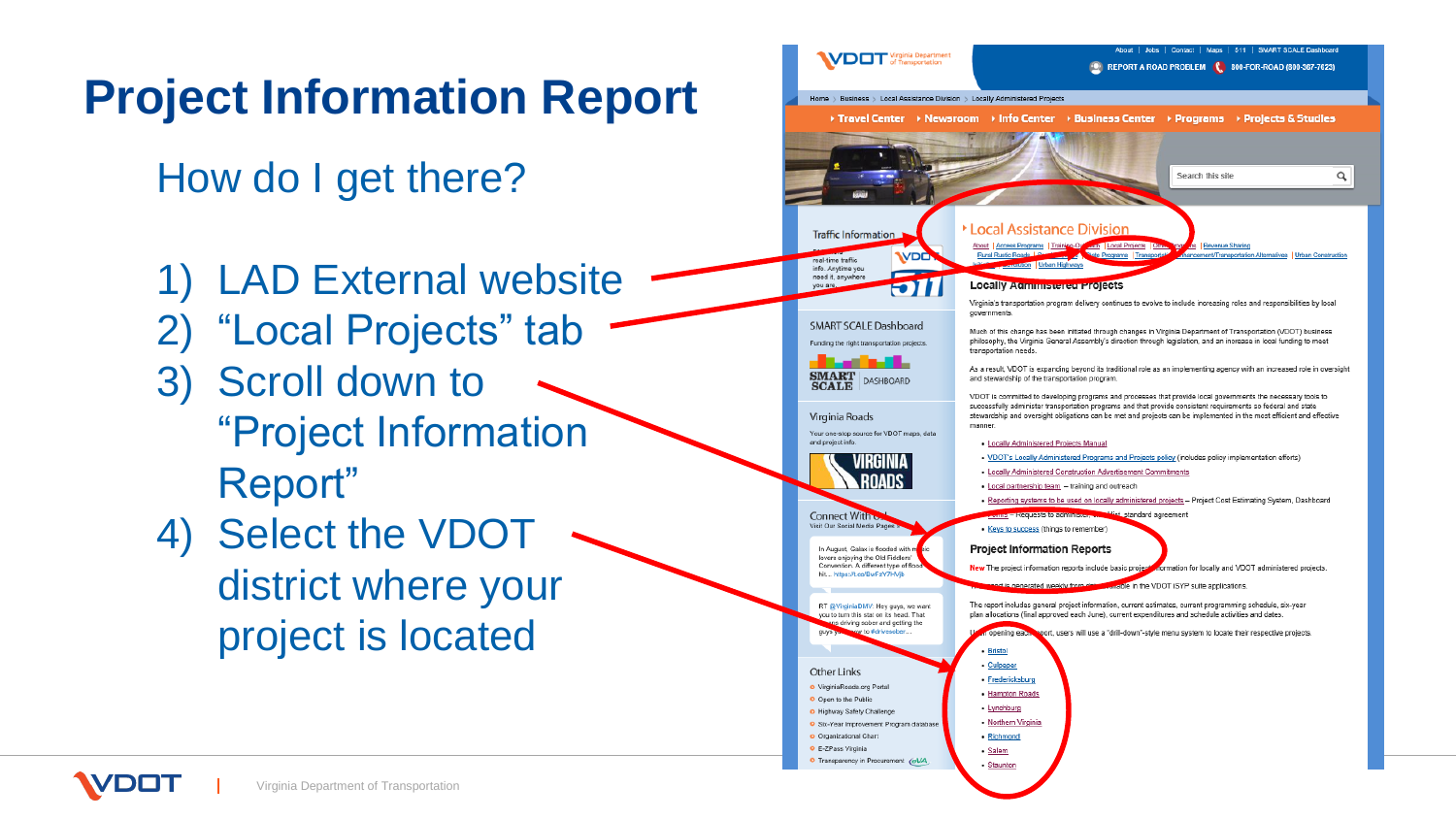## **Project Information Report**

**Sidebar Navigation:** 

Locality Road System Route Number  $\nabla$ UPC

Virginia Department of Transportation

| X<br><b>Bookmarks</b>                                                                                                                                                                                                                                                                                                  |                |
|------------------------------------------------------------------------------------------------------------------------------------------------------------------------------------------------------------------------------------------------------------------------------------------------------------------------|----------------|
| 凤<br>$\boxed{2}$ = $\boxed{\div}$                                                                                                                                                                                                                                                                                      |                |
| <b>DN</b><br><b>A</b> BROADWAY<br>⋋<br><b>N</b> BUENA VISTA<br>⋋<br><b>Q</b> CLARKE COUNTY<br>$\mathcal{P}$<br><b>Q</b> CLIFTON FORGE<br>$\mathcal{E}$<br>$>$ $\lfloor$ covington<br><b>Q</b> DAYTON<br>$\mathcal{P}$<br><b>Q</b> ELKTON<br>$\mathcal{P}$<br><b>R</b> FREDERICK COUNTY<br>><br>$\Box$ FRONT ROYAL<br>⋋ |                |
| $\vee$ $\Box$ HARRISONBURG<br>$\sum$ Interstate<br>$\backsim$ $\Box$ URBAN<br>› 디<br>$>$ $\Box$ 0000                                                                                                                                                                                                                   |                |
| $\sum$ 4109<br>□ 4119<br>$\left\langle \right\rangle$<br>$\vee$ Q 4128<br><b>Q</b> 00000000010<br>7146<br><b>N</b> ENHANCEMENT<br>≻<br>MISCELLANEOUS<br>⋋<br><b>A</b> HIGHLAND COUNTY<br>$\rightarrow$<br>$\Box$ LEXINGTON<br>⋋<br>$>$ $\Box$ LURAY                                                                    |                |
|                                                                                                                                                                                                                                                                                                                        | $\sum$ GLASGOW |

員

 $\boxtimes$ 

 $\mathbb{B}$ 

|--|--|--|--|--|--|--|--|--|--|--|--|

107146 UPC: Proj: RS16-115-250

Description: #SGR - Replace Bridge on Pleasant Valley Rd over Blacks Run

| ٢C: | Michael.Fulche |
|-----|----------------|

PM<sup>-</sup> **Tom Hartman** 

Project Purpose: FY16 Revenue Sharing Construction Project. Replace Bridge on Pleasant Valley Rd over Blacks Run.

| <b>PROJECT INFORMATION</b>                                                                                                          | <b>CURRENT ESTIMATES</b>                                                                                             |  |  |  |  |  |
|-------------------------------------------------------------------------------------------------------------------------------------|----------------------------------------------------------------------------------------------------------------------|--|--|--|--|--|
| Project Status: CONSTRUCTION STARTED                                                                                                | 1.000<br><b>Current PE Estimate</b>                                                                                  |  |  |  |  |  |
| <b>Federal Eligibility:</b> Federally Eligible with Exception                                                                       | 5.400<br><b>Current RW Estimate</b><br>1,996,700<br><b>Current CN Estimate</b>                                       |  |  |  |  |  |
| 4128<br><b>Route:</b><br>Jurisdiction: Harrisonburg                                                                                 | <b>Total Current Est</b><br>2.003.100<br><b>Final Submission</b>                                                     |  |  |  |  |  |
| District: Staunton                                                                                                                  | <b>Estimate Type:</b><br><b>Current Est Date</b><br>03/02/2017                                                       |  |  |  |  |  |
| 0.17 Mi E of Int. of Early Rd.<br>From:<br>0.33 Mi E of Int. of Early Rd.<br>To:<br>Bridge Replacement w/o Added Capacity<br>Scope: | <b>Programming Schedule</b>                                                                                          |  |  |  |  |  |
| <b>Admin By: Locally</b>                                                                                                            | PE<br>СN<br>RW<br>12/11/2015<br>12/14/2016<br>12/15/2016<br>Start:<br>12/15/2016<br>12/14/2016<br>10/10/2018<br>End: |  |  |  |  |  |

#### **Allocations - FY19 Working Final**

|                              | <b>Previous</b> | FY2019 | FY2020            | FY2021   | FY2022            | FY2023 | FY2024             | Total        |
|------------------------------|-----------------|--------|-------------------|----------|-------------------|--------|--------------------|--------------|
| <b>HB1887 - SGR</b>          | 499.100.00      | 0.00   | 0.00 <sub>1</sub> | 0.00     | 0.00 <sub>1</sub> | 0.00   | 0.00 <sub>1</sub>  | 499.100.00   |
| <b>Revenue Sharing Funds</b> | 1.504.000.00    | 0.00   | $0.00\,$          | 0.00     | 0.00 <sub>1</sub> | 0.00   | 0.00 <sub>1</sub>  | 1.504.000.00 |
| Total:                       | 2.003.100.00    | 0.00   | 0.00              | $0.00\,$ | 0.00              | 0.00   | 0.00 <sub>1</sub>  | 2.003.100.00 |
|                              |                 |        |                   |          |                   |        | Takal Allanastanan | 2,002,400,00 |

Allocations are reported from the last CTB approved FY FINAL scenario. Allocations added or removed after this approved version will not be displayed. Consult with your respective VDOT Project Coordinator for current allocations.

|                        |            | <b>CURRENT EXPENDITURES</b> |
|------------------------|------------|-----------------------------|
| <b>Latest Date:</b>    | 07/10/2018 |                             |
| <b>PE Expenditures</b> | \$952      |                             |
| <b>RW Expenditures</b> | \$2,322    |                             |
| <b>CN Expenditures</b> | \$987,719  |                             |
| <b>Total</b>           | 990.993.19 |                             |
|                        |            | CONSTRUCTION PROJECT EVENTS |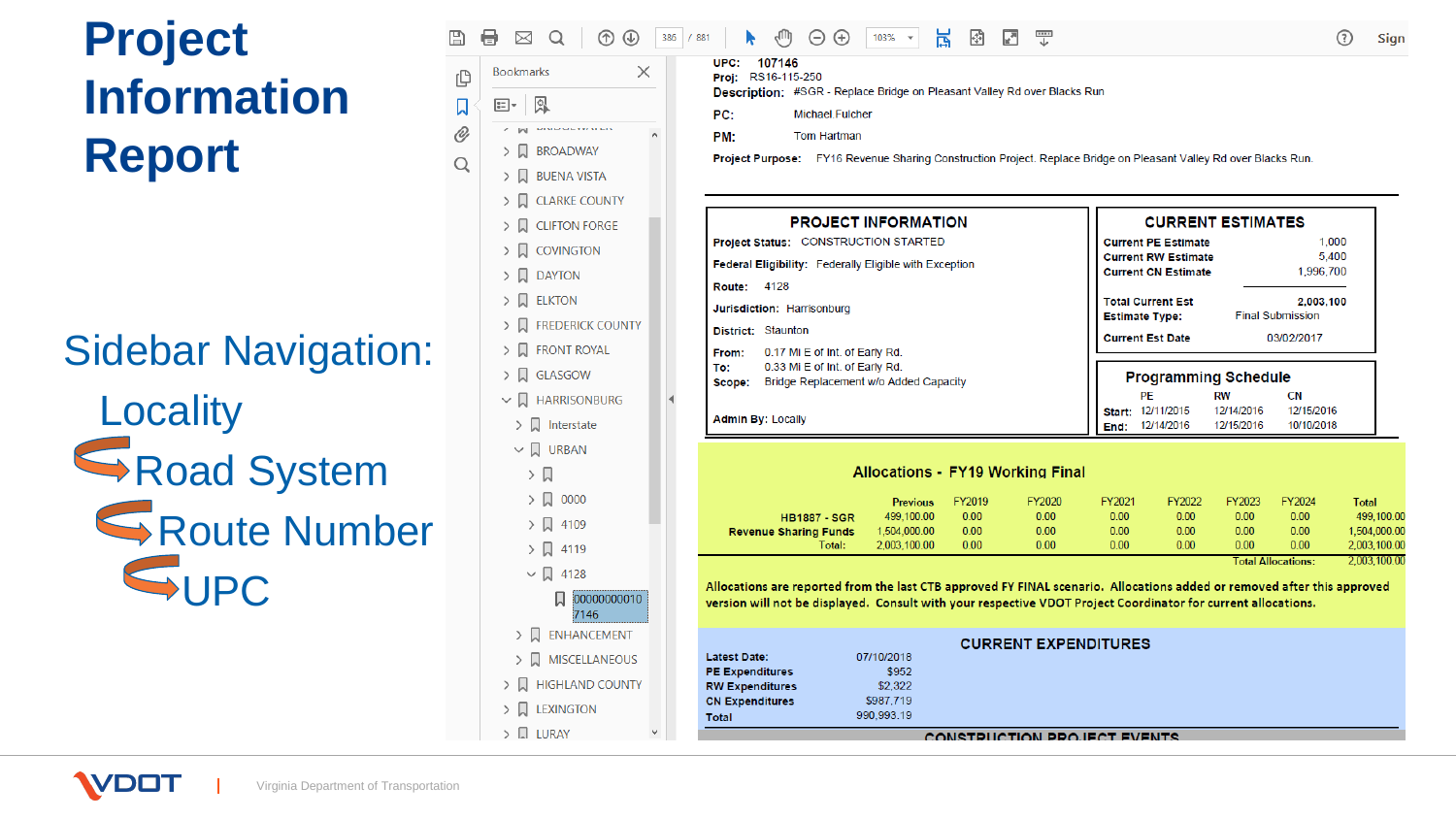#### **Project Information Report**

Access through the Local Assistance Division/Local Projects website

<http://www.virginiadot.org/business/local-assistance-locallyAdministered.asp>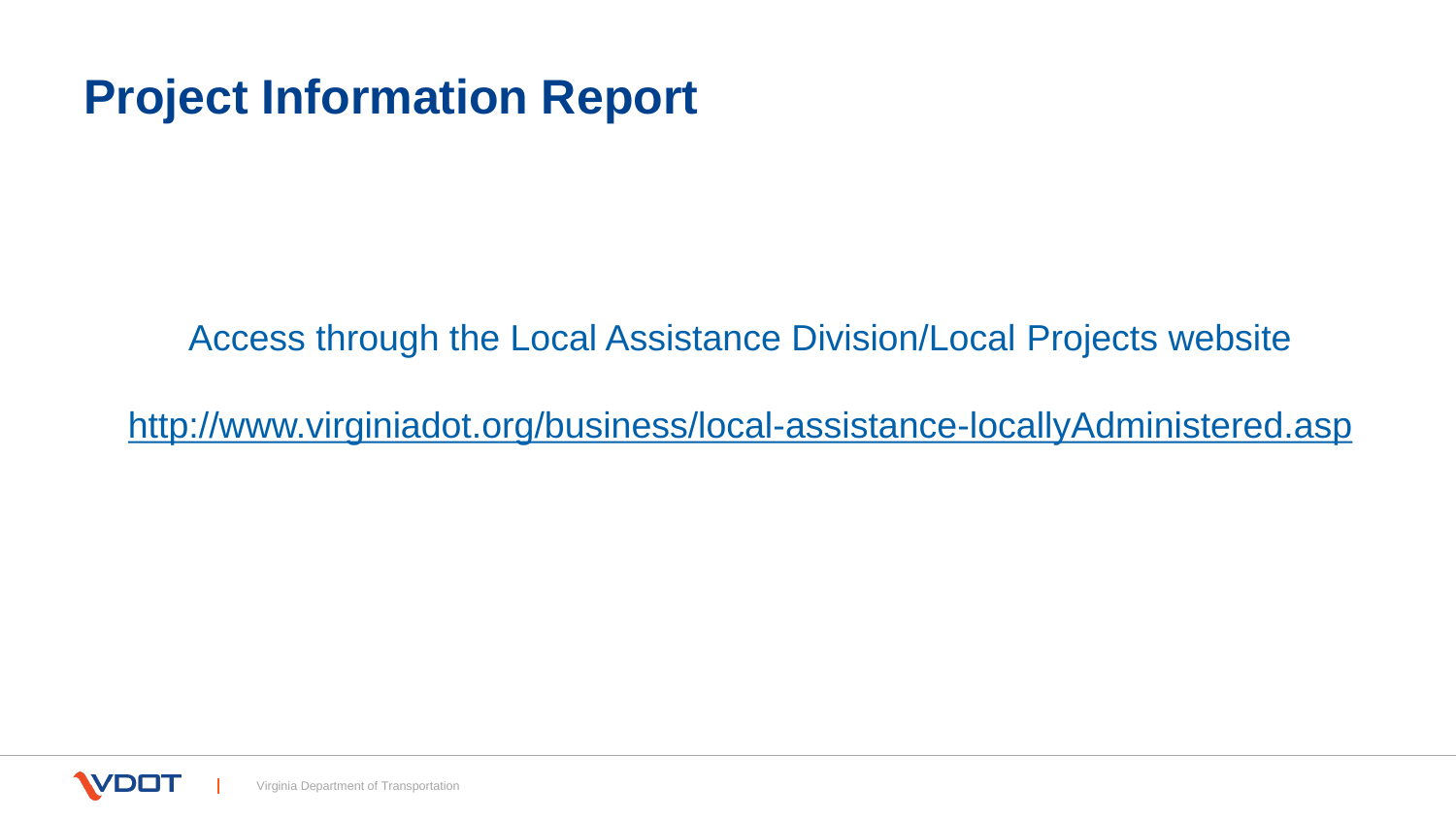# **Other useful tools available on the VDOT LAD external forms site…**

<http://vdotforms.vdot.virginia.gov/SearchResults.aspx?lngDivisionID=37>

- **✓ [Resolution Template](http://vdotforms.vdot.virginia.gov/SearchResults.aspx?filename=Resolution_Template.docx)**
- [Project Delivery Plan](http://vdotforms.vdot.virginia.gov/SearchResults.aspx?filename=ProjectDeliveryPlanForm.xlsx)
- [LAP Scheduling Tool](http://vdotforms.vdot.virginia.gov/SearchResults.aspx?filename=LAP Schedule Tool.xlsx)
- [Project Development Checklists](http://vdotforms.vdot.virginia.gov/SearchResults.aspx?filename=checklist_9_2_2014.xlsx)
- [Consultant RFP Template](http://vdotforms.vdot.virginia.gov/SearchResults.aspx?filename=RFP Template.doc)
- [Consultant MOA Template](http://vdotforms.vdot.virginia.gov/SearchResults.aspx?filename=MOA Template.doc)
- $\checkmark$  [Federal-aid provisions \(RFP\)](http://vdotforms.vdot.virginia.gov/SearchResults.aspx?filename=Mandatory RFP Provisions.doc)
- [Federal-aid provisions \(MOA\)](http://vdotforms.vdot.virginia.gov/SearchResults.aspx?filename=Mandatory MOA Provisions.doc)
- [Materials Quality Assurance Plan](http://vdotforms.vdot.virginia.gov/SearchResults.aspx?filename=Materials QAP template.docx) (QAP) template